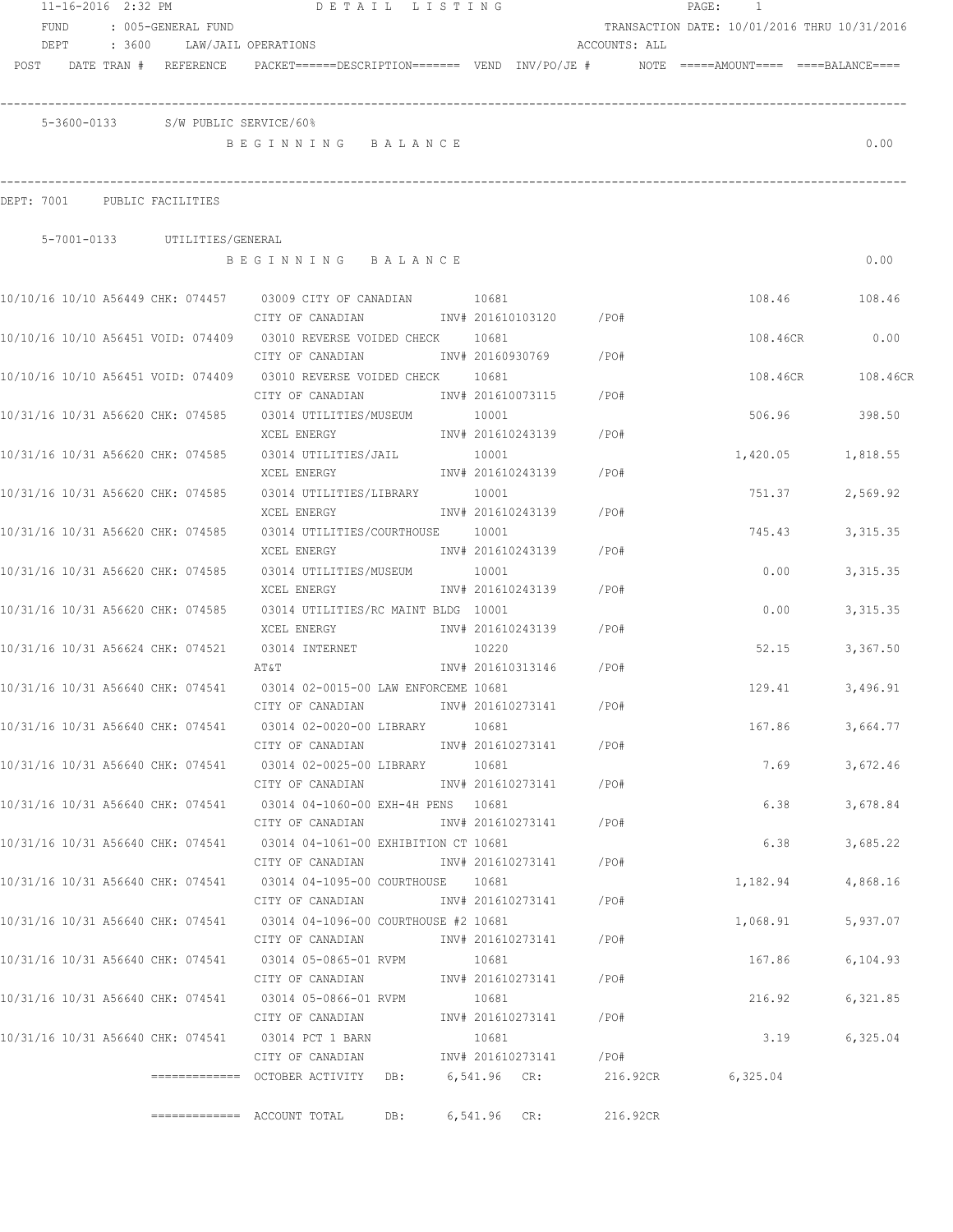|                              |  | $11 - 16 - 2016$ 2:32 PM      | DETAIL LISTING                                                                                                                         |          |                        |               |      |          | PAGE: 2 |                                              |
|------------------------------|--|-------------------------------|----------------------------------------------------------------------------------------------------------------------------------------|----------|------------------------|---------------|------|----------|---------|----------------------------------------------|
|                              |  | FUND : 005-GENERAL FUND       |                                                                                                                                        |          |                        |               |      |          |         | TRANSACTION DATE: 10/01/2016 THRU 10/31/2016 |
|                              |  | DEPT : 7016 CEMETERY          |                                                                                                                                        |          |                        | ACCOUNTS: ALL |      |          |         |                                              |
|                              |  |                               | POST DATE TRAN # REFERENCE PACKET======DESCRIPTION======= VEND INV/PO/JE # NOTE =====AMOUNT==== ====BALANCE====                        |          |                        |               |      |          |         |                                              |
|                              |  |                               |                                                                                                                                        |          |                        |               |      |          |         |                                              |
|                              |  | 5-7016-0133 UTILITIES         | BEGINNING BALANCE                                                                                                                      |          |                        |               |      |          |         | 0.00                                         |
|                              |  |                               | 10/31/16 10/31 A56620 CHK: 074585 03014 UTILITIES/CEMETERY 10001<br>XCEL ENERGY                         INV# 201610243139         /PO# |          |                        |               |      |          |         | 12.74 12.74                                  |
|                              |  |                               | ============ OCTOBER ACTIVITY DB: 12.74 CR: 0.00                                                                                       |          |                        |               |      |          | 12.74   |                                              |
|                              |  |                               | ============ ACCOUNT TOTAL DB: 12.74 CR: 0.00                                                                                          |          |                        |               |      |          |         |                                              |
|                              |  |                               | 000 ERRORS IN THIS REPORT! *-*-*-*-*-*-*-*-*-*-*-*-*-*-                                                                                |          |                        |               |      |          |         |                                              |
|                              |  |                               | ** REPORT TOTALS ** --- DEBITS --- -- -- CREDITS ---                                                                                   |          |                        |               |      |          |         |                                              |
|                              |  |                               | BEGINNING BALANCES:                                                                                                                    |          | 0.00                   |               |      | 0.00     |         |                                              |
|                              |  |                               | REPORTED ACTIVITY:                                                                                                                     |          | 6,554.70               |               |      | 216.92CR |         |                                              |
|                              |  |                               | ENDING BALANCES:                                                                                                                       |          | 6,554.70               |               |      | 216.92CR |         |                                              |
|                              |  |                               | TOTAL FUND ENDING BALANCE:                                                                                                             | 6,337.78 |                        |               |      |          |         |                                              |
| FUND: 010-AIRPORT            |  |                               |                                                                                                                                        |          |                        |               |      |          |         |                                              |
| DEPT: 7010 AIRPORT           |  |                               |                                                                                                                                        |          |                        |               |      |          |         |                                              |
|                              |  | 5-7010-0133 UTILITIES         |                                                                                                                                        |          |                        |               |      |          |         |                                              |
|                              |  |                               | BEGINNING BALANCE                                                                                                                      |          |                        |               |      |          |         | 0.00                                         |
|                              |  |                               |                                                                                                                                        |          |                        |               |      |          |         |                                              |
|                              |  |                               | 10/31/16 10/31 A56721 CHK: 001100 03021 04-1056-00 AIRPORT APT 10681                                                                   |          |                        |               |      |          | 9.57    | 9.57                                         |
|                              |  |                               | CITY OF CANADIAN                                                                                                                       |          | INV# 201610273142 /PO# |               |      |          |         |                                              |
|                              |  |                               | 10/31/16 10/31 A56721 CHK: 001100   03021 04-1058-00 PILOTS LOUNGE 10681                                                               |          |                        |               |      |          | 60.61   | 70.18                                        |
|                              |  |                               | CITY OF CANADIAN 6 1NV# 201610273142 / PO#                                                                                             |          |                        |               |      |          |         |                                              |
|                              |  |                               | ============= OCTOBER ACTIVITY DB: 70.18 CR:                                                                                           |          |                        | 0.00          |      |          | 70.18   |                                              |
|                              |  |                               | $\text{---}\text{---}\text{---}\text{---}$ ACCOUNT TOTAL DB: 70.18 CR:                                                                 |          |                        | 0.00          |      |          |         |                                              |
| *-*-*-*-*-*-*-*-*-*-*-*-*-*- |  |                               | 000 ERRORS IN THIS REPORT! *-*-*-*-*-*-*-*-*-*-*-*-*-*-                                                                                |          |                        |               |      |          |         |                                              |
|                              |  |                               | ** REPORT TOTALS ** --- DEBITS --- -- -- CREDITS ---                                                                                   |          |                        |               |      |          |         |                                              |
|                              |  |                               | BEGINNING BALANCES:                                                                                                                    |          | 0.00                   |               |      | 0.00     |         |                                              |
|                              |  |                               | REPORTED ACTIVITY:                                                                                                                     |          | 70.18                  |               | 0.00 |          |         |                                              |
|                              |  |                               | ENDING BALANCES:                                                                                                                       |          | 70.18                  |               |      | 0.00     |         |                                              |
|                              |  |                               | TOTAL FUND ENDING BALANCE:                                                                                                             |          | 70.18                  |               |      |          |         |                                              |
|                              |  |                               |                                                                                                                                        |          |                        |               |      |          |         |                                              |
|                              |  | FUND: 011-ROAD & BRIDGE PCT 1 |                                                                                                                                        |          |                        |               |      |          |         |                                              |
|                              |  |                               |                                                                                                                                        |          |                        |               |      |          |         |                                              |

DEPT: 4011 ROAD & BRIDGE 1